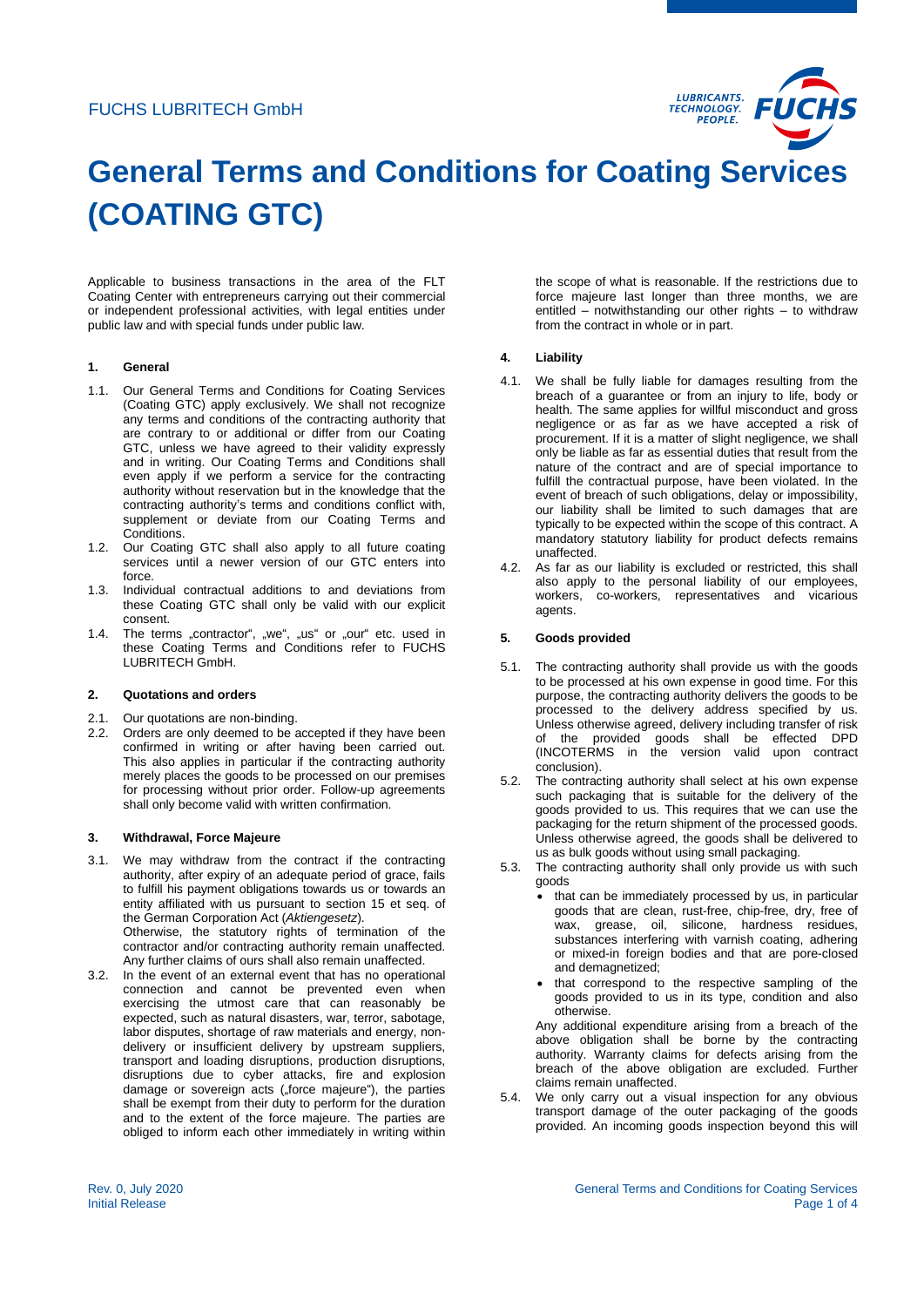

# **General Terms and Conditions for Coating Services (COATING GTC)**

not take place. In particular, we do not inspect whether the provided goods meet the requirements of section 5.3 of these Coating Terms and Conditions.

#### **6. Processing, return delivery to contracting authority and determination of quantity, acceptance**

- 6.1. We process the goods according to the contractual agreements. Unless otherwise agreed, the subsequent return delivery of the processed goods shall be effected using the same packaging as the one upon delivery of the goods to be processed. Unless otherwise agreed, the return delivery including the transfer of risk from us to the contracting party shall be made pursuant to FCA (INCOTERMS in the version applicable at the time of contract conclusion). If the dispatch is delayed for reasons the contracting authority is responsible for or if the contracting authority is in default of acceptance for any reasons, the risk shall pass to the contracting authority upon notification of the delivery readiness or in the event of the default of acceptance with the default of acceptance.
- 6.2. The quantity of the processed goods will be determined by us. It will be used as the basis for calculating the price.
- 6.3. The contracting authority is obliged to accept the processed goods. The processed goods shall also be deemed to have been accepted if we have set the contracting authority a reasonable deadline for acceptance and if the contracting authority has not refused acceptance in writing within this deadline, indicating at least one defect. Additionally, the processed goods shall be deemed accepted in particular in the event the contracting authority further processes or otherwise uses the processed goods without written statement of reservation. In any case, the processed goods shall be deemed to have been accepted at the latest on expiry of the fifth working day after delivery, unless a written statement of reservation is made. Acceptance may not be refused due to minor defects.

### **7. Samples, information on quality, rejects and approvals**

- 7.1. We carry out processings of development samples. After written approval of a development sample processing by the contracting authority, preliminary samples are produced before a series production. After written approval of them by the contracting authority, the first sample processing takes place in coordination with the contracting authority under the conditions of a series production. The level of development of this first sample processing corresponds to the execution of the series production.
- 7.2. Depending on the coating process and the geometry of the goods provided, the thickness of the coating may partly deviate from a possible tolerance window for coating thickness. If the parties agree on a measurement of the coating thickness, they must determine a suitable marking point on the product to which the coating thickness specification refers. If the parties agreed on a layer thickness, but have not reached any agreement on

the measuring point, we shall be entitled to determine the point at our duly discretion.

- 7.3. Unless otherwise agreed, processing may result in rejects, changes in shape, shortfalls in quantities, cracks or similar defects of up to 5 % of the goods provided. The contracting authority cannot assert any claims from this against us.
- 7.4. Analytical data and details concerning other quality features reflect to the best of our knowledge the current status of our experience and the state-of-the-art development. Samples and specimens provided to the contracting authority prior to contract conclusion are only of approximate relevance and only reflect the current average quality of the goods. If, on the basis of the samples and specimens, certain parameters are listed in the product specifications, data sheets or other contractual documents, they are binding and conclusive. They shall even be conclusive if the samples or specimens feature further parameters beyond those mentioned in the product specifications, data sheets and other contractual documents.
- 7.5. The contracting authority is responsible for complying with the safety and environmental regulations in connection with the acquisition, the storage and the use of the provided goods after handover. Vis-à-vis the contracting authority we are not obliged to obtain official permissions from authorities.

### **8. Claims for defects**

- 8.1. In the event of a complaint about the processed goods, the contracting authority shall immediately provide us with the goods complained about in sufficient quantity so that we can proceed with their inspection. We and the contracting authority agree by mutual consent whether we collect the goods being object of the complaint from the contracting authority's place or whether the contracting authority delivers the rejected goods to the address specified by us. At our request, we shall – while safeguarding the contracting authority's business and trade secrets - also be entitled to inspect the goods being object of complaint during normal business hours on site at the contracting authority's place. In the event of defects, the costs of the inspection, including the costs for the return delivery, shall be borne by us. On top of that, in the event of a complaint, the contracting authority is obliged to ensure that any remaining stocks in the original container, where appropriate also goods already in use, are secured and stored separately.
- 8.2. In the event of defects, we are entitled, at our discretion, to either remedy the defect or to provide the service again (subsequent performance). In the event the subsequent performance fails or if the contracting authority cannot be reasonably expected to accept the subsequent performance, the contracting authority may either withdraw from the contract or reduce the price or claim compensation for damages or expenses.
- 8.3. The limitation period for complaints submitted by the contracting authority shall be one year. The limitation period of one year shall also apply to claims arising from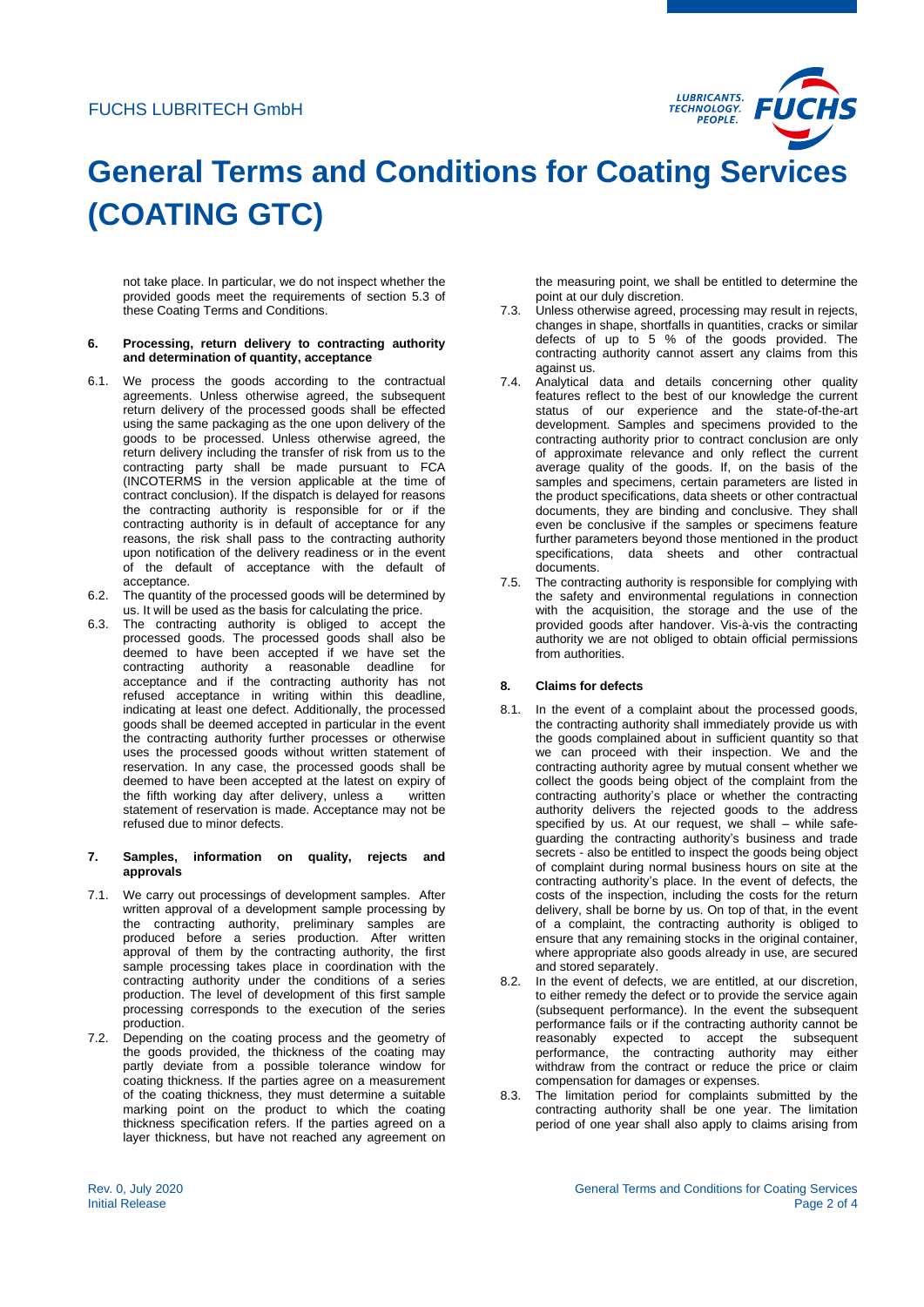# FUCHS LUBRITECH GmbH



# **General Terms and Conditions for Coating Services (COATING GTC)**

unauthorized actions based on a defect in performance. The limitation period of one year shall not apply to our unlimited liability for damages resulting from the breach of a guarantee or from injury to life, body or health and not to intent and gross negligence and product defects or insofar as we have assumed a procurement risk. The limitation period shall commence with the acceptance of the processed goods.

# **9. Services**

- 9.1. Any services or advice that we provide, information that we give or releases that we issue, shall be based on the information, samples or test series provided by the contracting authority, in line with the state-of-the-art technique at the time of contract conclusion and always to the best of our knowledge.
- 9.2. The contracting authority shall provide us with the necessary data completely and in time. We will neither check the content accuracy nor the completeness of the data provided to us by the contracting authority or third parties. Any additional costs arising from violations of these information and cooperation obligations shall be borne by the contracting authority. Any further claims of ours remain unaffected.
- 9.3. Details and information about the suitability and use of the goods do not exempt the contracting authority from carrying out own tests and checks.

#### **10. Unauthorized use**

- 10.1. Our goods must not be used for aircraft/spacecraft or parts thereof without our explicit prior consent unless the processed goods are completely removed before the aircraft or spacecraft is put into operation.
- 10.2. The goods processed by us must not be used in connection with the primary circuit in the field of nuclear energy.
- 10.3. If our goods are used contrary to the specifications set forth in paragraph 1 and/or 2, the contracting authority must indemnify us from any potential resulting damage/loss as well as from any associated costs (including legal costs) without undue delay, unless the contracting authority is not responsible for the use of the goods contrary to the specifications set forth in paragraph 1 or 2. Any further claims of ours shall remain unaffected.

### **11. Prices**

- 11.1. Unless a fixed price has been agreed, the calculation is always based on our prices valid on the day of order placement.
- 11.2. Prices quoted shall unless otherwise agreed be valid for the duration of 30 days.
- 11.3. With respect to deliveries, all prices are quoted FCA (Free Carrier; INCOTERMS in the version valid on the day of contract conclusion), unless otherwise agreed.
- 11.4. Unless explicitly otherwise agreed in a contract, we shall not be obliged to undertake customs clearance and declare and pay any levies, fees, taxes, duties and other charges that arise outside the country where our company

is based. We shall only adhere to the weight and measuring systems, packaging, labelling or other identification regulations that are applicable at the place of delivery known to us.

11.5. All prices are net prices and do not include the applicable sales tax. The sales tax will be charged separately at the respective valid rate.

# **12. Payment**

- 12.1. In Germany payments are due net without deductions within 30 days of invoicing. We reserve the right to offer different payment conditions primarily to customers based outside Germany.
- 12.2. Delays in payment are subject to the statutory rules and regulations.
- 12.3. Offsettings against us are only permitted with legally binding or undisputed claims. Rights of retention may only be exercised against us if they refer to claims from the same contractual relationship.
- 12.4. Only appointees authorized by us with a letter of authority to collect payments may collect invoice amounts.

#### **13. Co-ownership, retention of title**

- 13.1. In so far as we do not acquire full ownership of the processed goods in accordance with the statutory provisions, we shall at least acquire co-ownership of the processed goods through the processing. The amount of the co-ownership share is determined by the value of our processing performance in relation to the value of the provided goods at the time of processing, but our coownership share is at least half.
- 13.2. The processed goods remain our joint property until the full payment of the purchase price. Until then, the contracting authority is therefore neither entitled to dispose of the goods outside his proper business operations nor to pledge them to third parties or even assign them by way of security. As security for our purchase price claim, the contracting authority assigns to us, in the amount of our co-ownership share, the purchase price claim that he obtains through the sale of the processed goods that are still in our co-ownership. We hereby accept this assignment. If an assignment is not permitted, the contracting authority hereby instructs the third-party debtor to make any payments only to us.
- 13.3. The contracting authority shall be authorized to collect the assigned claims for as long as he fulfills his contractual payment obligations towards us. If the contracting authority does not meet this obligation, the collected amounts are due to us in the amount of the co-ownership share and must be kept separately.
- 13.4. If the contracting authority processes the goods subject to retention of title, the contracting authority executes the processing for us without any obligations arising for us thereof. If the goods processed by us are processed, combined, mixed or blended with other goods not belonging to us, we shall be entitled to a co-ownership share of the new object in the ratio of the invoice value of our co-ownership share in the goods processed by us to the other goods at the time of processing, combining,